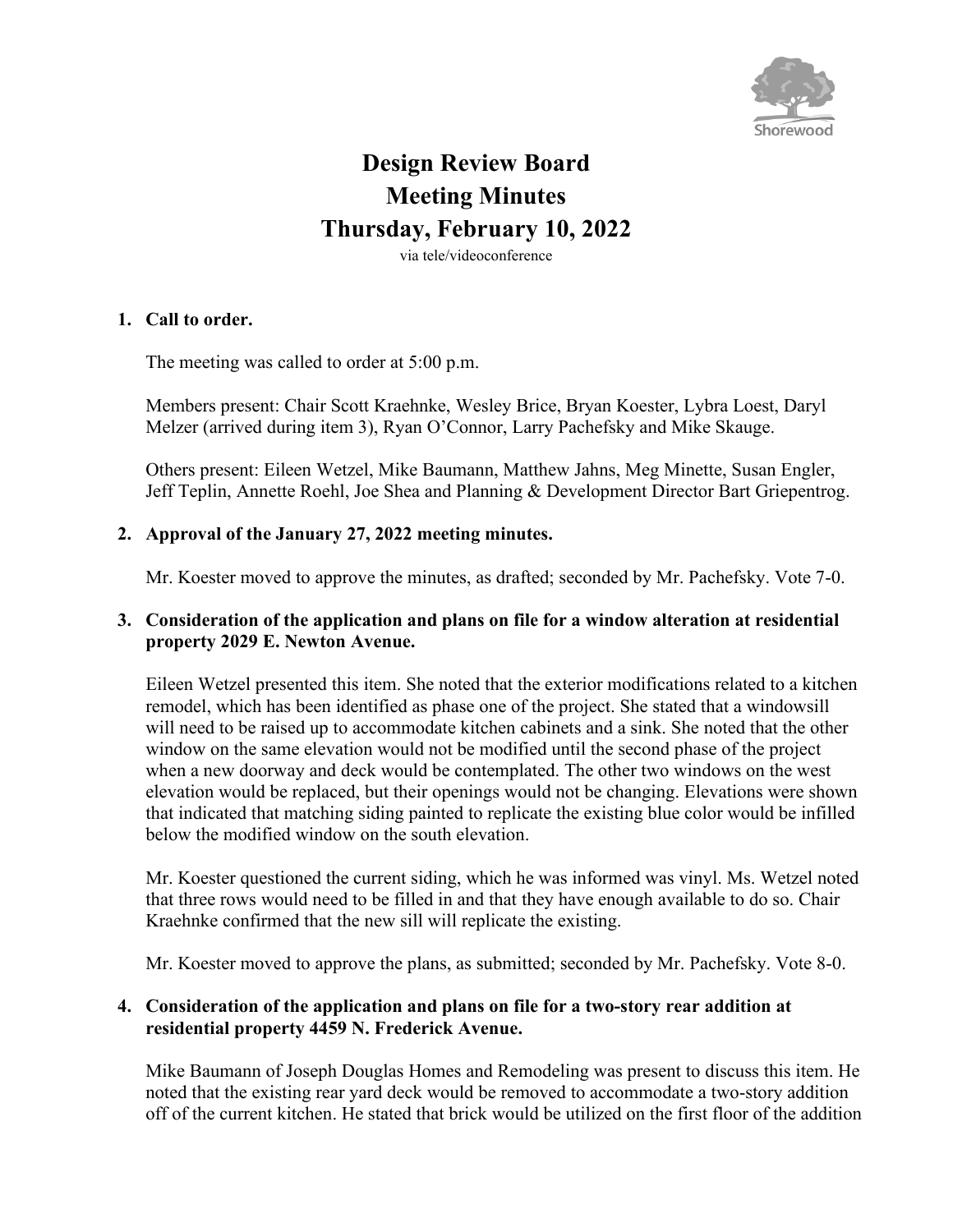to match the home. He noted that the look of the addition would match the side elevations of the home.

Chair Kraehnke noted that the gambrels were currently clad in vinyl siding and asked if that would be replaced. Mr. Baumann stated that the existing siding would not be removed and confirmed that the second story of the addition would be clad in LP Smartside shakes. Mr. Baumann also confirmed that the proposed shutters would be added for decoration and that there were no other shutters on the house. He stated that the proposed trim and fascia board would be comprised of LP Smartside and match the dimensions on the existing house. Chair Kraehnke noted that a standing seam roof was proposed for the lower bump out of the addition. Chair Kraehnke questioned what material was proposed for the flat panels under the bay window and was informed that an LP flat panel siding would be utilized there as well. Chair Kraehnke also confirmed that the existing roof shingles would be matched. A detail of the proposed door was shown to confirm the sidelight.

Mr. Skauge questioned where new decking was proposed to be installed. Mr. Baumann noted that the deck would be located on the south side of the new addition.

Mr. Skauge moved to approve the plans, as submitted; seconded by Mr. O'Connor. Vote 8-0.

## **5. Consideration of the application and plans on file for a single-story rear addition at residential property 3537 N. Frederick Avenue.**

Matthew Jahns, Meg Minette, Susan Engler and Jeff Teplin were present for this item. Mr. Jahns noted that a rear, single-story addition was being proposed to gain living space. He stated that the existing patio pavers would be saved and reused. The existing second story deck would be extended over the new addition. He noted that painted brick would be blended into the existing north wall on the addition. Siding would clad the proposed den addition with the same reveal as the second story aluminum siding but would be hardiboard or cement.

Chair Kraehnke confirmed that the lower roof extending from the current rear bump out would be removed to accommodate the addition. Mr. Jahns noted that the proposed addition is larger than that existing bump out. He also noted that the addition extends beyond the east elevation of the existing home by 4 ft. 10 inches and would still be well within the lot line and required setbacks. Mr. Jahns stated that letters of support from both neighboring properties were provided with the application.

Chair Kraehnke questioned if the proposed lower roof featured two different pitches. Ms. Minette confirmed that it did and stated it was intentional to meet the corner of the house. Mr. Jahns noted that the proposed shingles would match the existing roof. Chair Kraehnke confirmed that the new windows would be double hung. Mr. Jahns stated that the proposed second story railing would be entirely new and constructed of composite materials. Mr. Melzer confirmed that the windows on the south elevation would be awning windows.

Director Griepentrog questioned the proposed condition of the exposed north elevation above the second story deck and was informed that the exposed area would be clad in siding and that updated elevations had been provided.

Mr. O'Connor stated that the addition would look nice and expressed appreciation for the inclusion of the 3D model within the plans.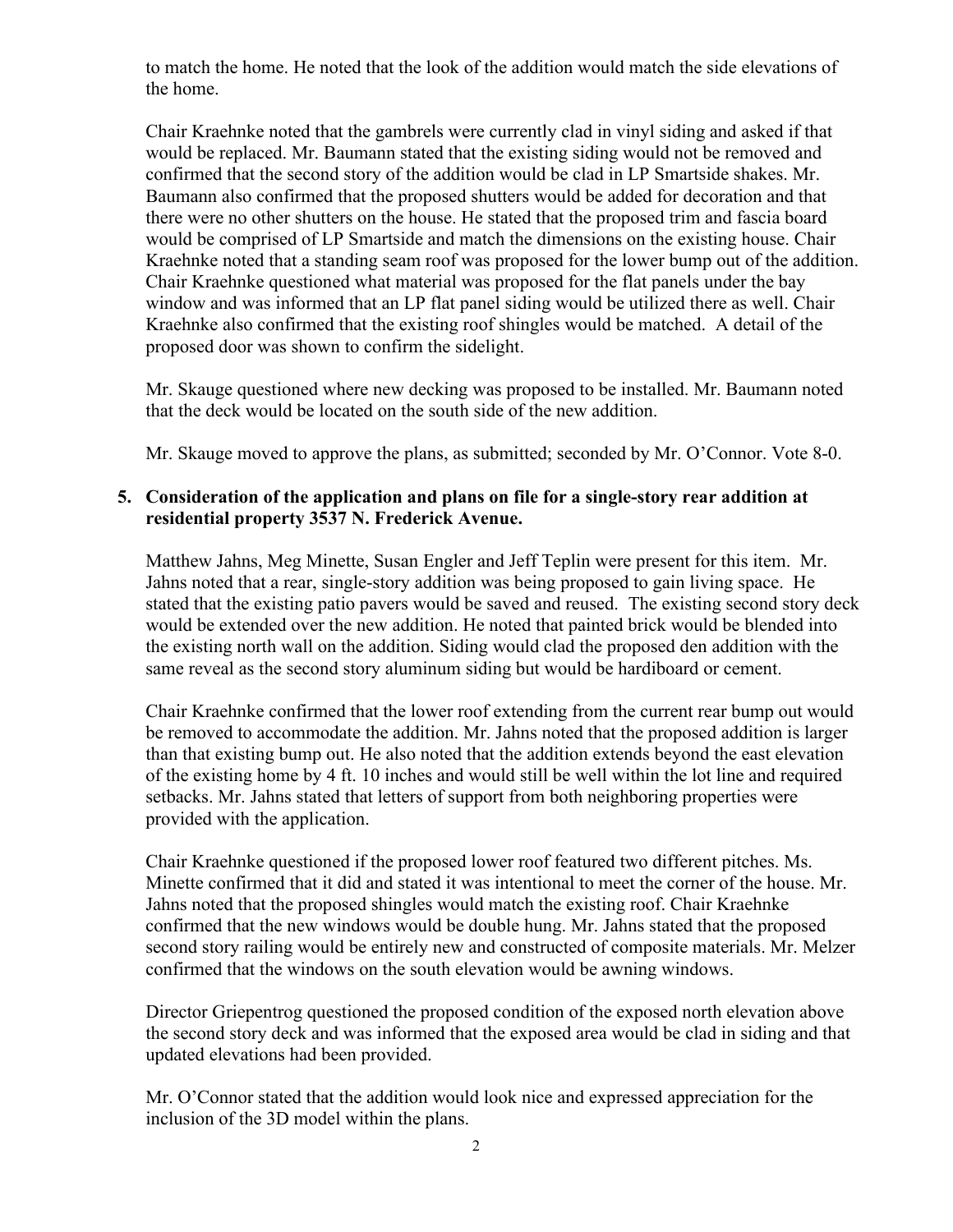Mr. Skauge questioned if there was a chimney on the fireplace and was informed that there was not one since the fireplace was directly vented. Mr. Skauge confirmed that the window trim, fascia and soffits would match the existing home.

Mr. Koester moved to approve the plans, as submitted; seconded by Mr. Skauge. Vote 8-0.

## **6. Further consideration of the application and plans on file for porch, window and (cross gable) roof alterations at residential property 4453-55 N. Murray Avenue.**

Annette Roehl and Joe Shea were present to further discuss this item. Ms. Roehl noted that the plans had been updated from a dormer-style addition to a cross gable roof. She noted that the porch and window details on the south and north elevations remained the same from the previous submission. Examples of cross gable roofs and dormer additions from the surrounding area were shared. Ms. Roehl provided additional details of neighborhood and architectural context with respect to variety and precedent. Additional views of her 3D model were also presented.

Chair Kraehnke summarized the proposed changes to include the new second story porch deck and the cross gable addition. He questioned if the gable would be clad in shake as shown in the 3D model. Mr. Shea confirmed that cedar shingles would be utilized in the gable. Chair Kraehnke questioned if the front gable would remain siding. After discussion with Ms. Roehl, Mr. Shea confirmed that the horizontal siding would remain and also noted that a triangular sunburst would be added. It was noted that two new awning windows would be installed on the second story south façade and that horizontal siding would be patched below them. A small window would also be added to the north façade and the glass block bathroom window would be replaced with a double hung unit.

Chair Kraehnke stated that the proposed cross gable looked better than the formerly proposed dormers; although he was not sure that he necessarily liked it. He noted that as long as the shake proposed within the gable was separated by the roof as shown on the plan that it would look good. He preferred the uniform appearance of horizontal siding on the front, since there was no separation. He stated that the new front porch was a huge improvement.

Mr. Pachefsky questioned the height difference between the new roofline of the cross gable addition and the existing roof ridge. It was noted that the plans showed a distance of 3'8". He stated that it still looked too massive from the front.

Mr. O'Connor stated that he is always a proponent of showing things in the way that you experience them and expressed appreciation for the provided human perspectives. He did not believe that one would notice this addition to be as massive as it appears in the 2D elevation. He believed the proposal was a smart solution.

Mr. Melzer stated that the modifications appeared to be an improvement, particularly on the street facing side. He stated that the edge of the roof between the cross gable and the dormer was critical.

Mr. Brice questioned the construction of the porch and confirmed that the existing ceiling above the first-floor porch would be maintained, and a new roof would be installed below the new decking.